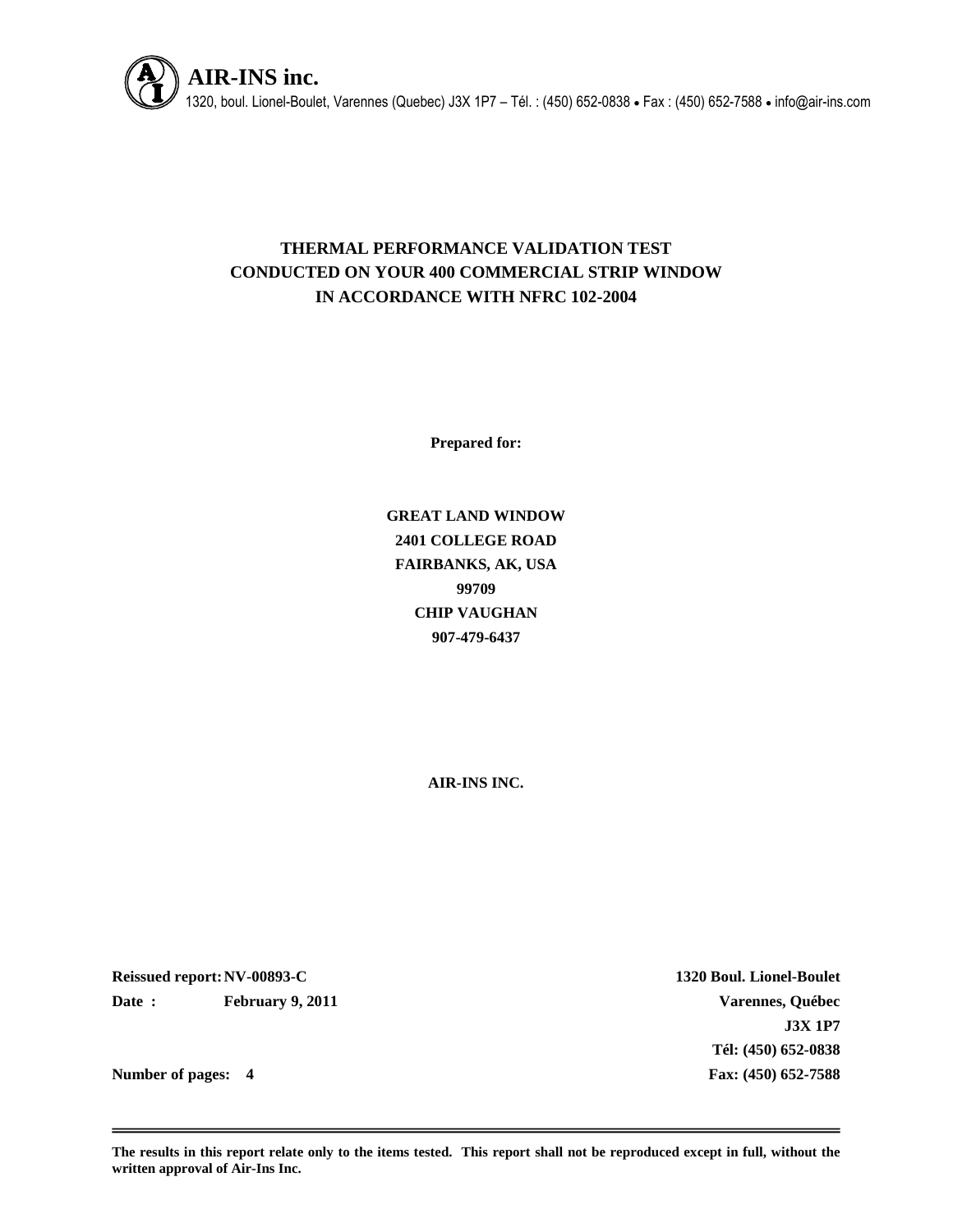

# **TABLE OF CONTENTS**

| 2.0 |  |
|-----|--|
| 3.0 |  |
| 4.0 |  |
| 5.0 |  |
| 6.0 |  |

#### APPENDIX A: DRAWINGS AND PRODUCT INFORMATIONS

**The results in this report relate only to the items tested. This report shall not be reproduced except in full, without the written approval of** *Air-Ins Inc.*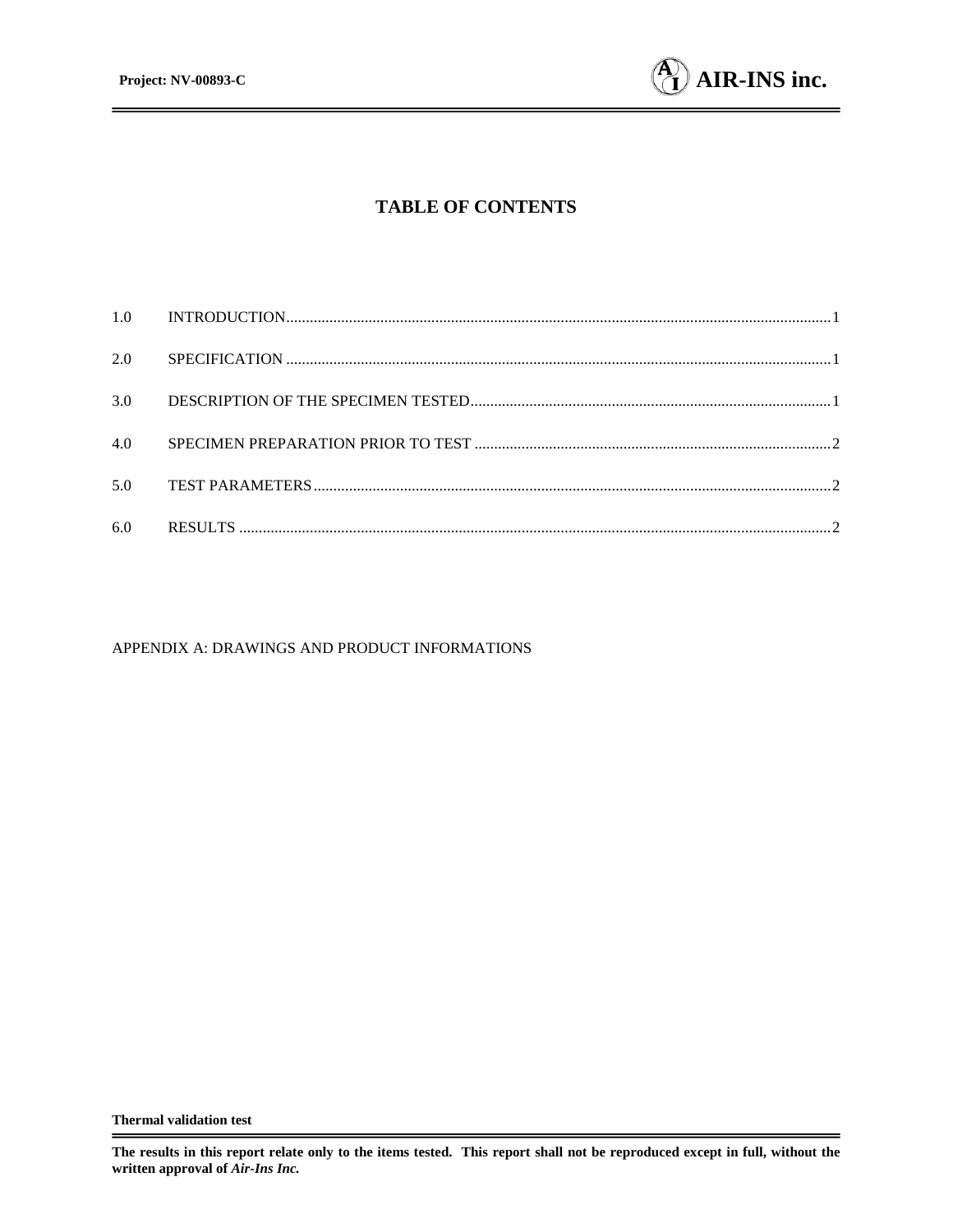## **1.INTRODUCTION**

This report is reissued for initial certification to *Great Land Window* with the authorization of *Inline Fiberglass Ltd*. Consequently, no test sample was submitted. Initially *Air-Ins Inc.* Laboratories has been retained by *Inline Fiberglass Ltd.* to test a fixed window in accordance with NFRC 102-2004 Procedure for Measuring the Steady-State Thermal Transmittance of Fenestration Systems, 2004 edition. The sample components and manufacturing are documented in section 3.0.

Ratings included in this report are for submittal to an NFRC-licensed IA for certification purposes and are not meant to be used for labelling purposes. Only those values identified on a valid Certification Authorization Report (CAR) are to be used for labelling purposes.

#### **2.SPECIFICATION**

NFRC 102-2004 Procedure for Measuring the Steady-State Thermal Transmittance of Fenestration Systems, 2004 edition

## **3.DESCRIPTION OF THE TESTED SPECIMEN**

| Type:                      | Production Line                           |                                                      |
|----------------------------|-------------------------------------------|------------------------------------------------------|
| <b>Operator Type: FIXD</b> |                                           |                                                      |
| Submitted for:             | Initial certification                     |                                                      |
| <b>Size:</b>               | 1200 mm W. x 1500 mm H. (47.24" x 59.06") |                                                      |
| Model:                     | 400 Commercial Strip Window               |                                                      |
| <b>Frame Material: FG</b>  |                                           |                                                      |
| Glazing:                   |                                           |                                                      |
|                            | Type:                                     | Triple Sealed Unit                                   |
|                            | Total thickness:                          | $23,12$ mm $(0.92)$                                  |
|                            | *Type of glass:                           | Glass 1: 4,02 mm $(0.16)$ Low-e S-2 e=0.04           |
|                            |                                           | Glass 2: Film (*HMTC88) Low-e S-3 e=0.13, S-4 e=0.11 |
|                            |                                           | Glass 3: 4,02 mm $(0.16)$ Low-e S-5 e=0.04           |
|                            | Gap thickness:                            | Gap 1: $7,54 \text{ mm} (0.30^{\circ})$              |
|                            |                                           | Gap 2: $7,54 \text{ mm} (0.30^{\circ})$              |
|                            | *Type of spacer:                          | Steel spacer (CS-D)                                  |
|                            | *Design gas fill:                         | Krypton                                              |
|                            | *Filling technique:                       | Single Probe                                         |
|                            | *Gas concentration:                       | 10% Air, 90% Krypton                                 |
|                            | *Data obtained by the manufacturer        |                                                      |

| Date of test:                                    | <b>September 24, 2007</b>                                    |
|--------------------------------------------------|--------------------------------------------------------------|
| <b>Thermal Transmittance (Us):</b>               | 1,01 W/(m <sup>2</sup> C) (0.18 BTU/(hr ft <sup>2</sup> °F)) |
| <b>Standardized Thermal Transmittance (Ust):</b> | 0,99 W/(m <sup>2</sup> C) (0.17 BTU/(hr ft <sup>2</sup> °F)) |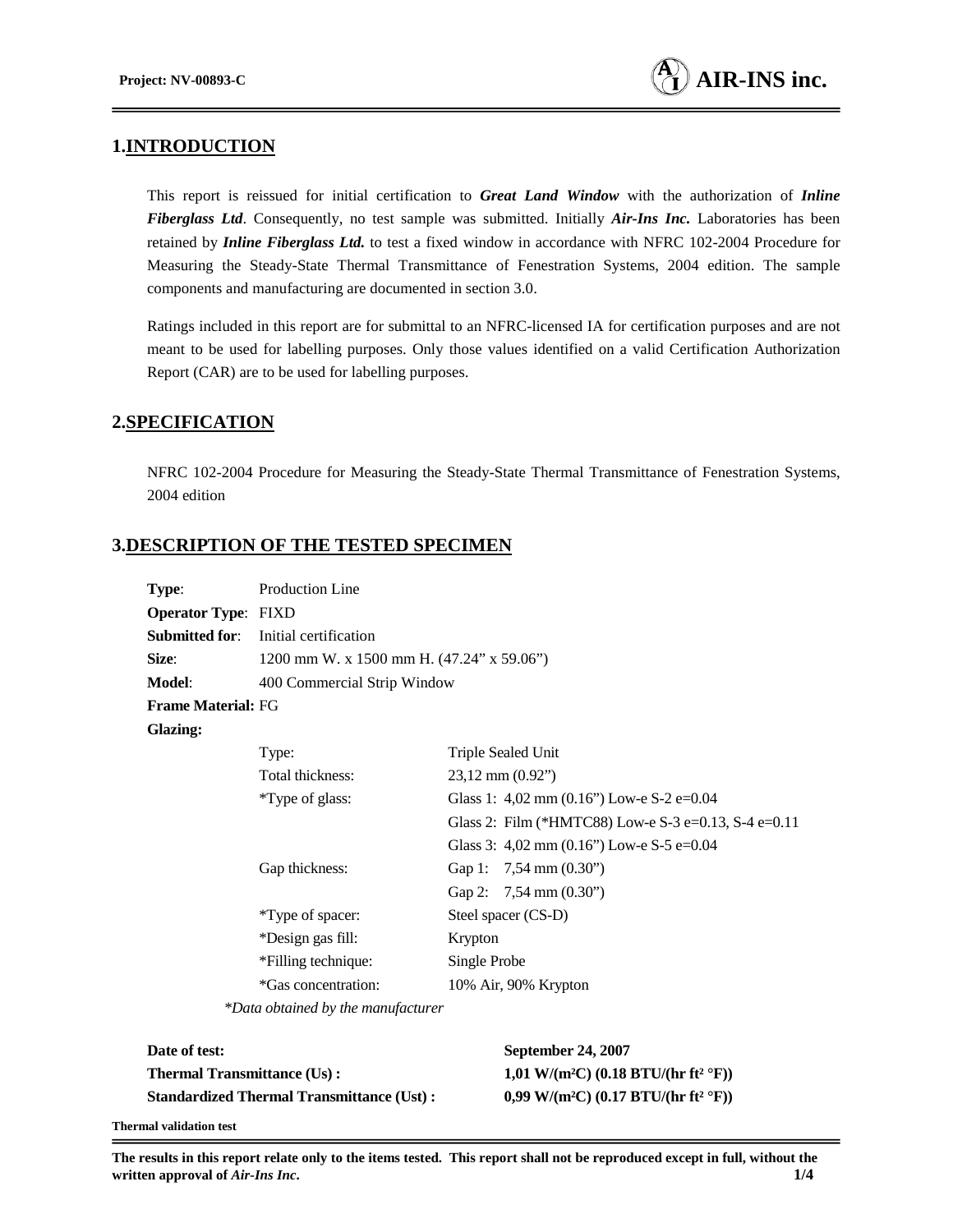#### **4.SPECIMEN PREPARATION PRIOR TO TEST**

The test specimen was preconditioned at ambient laboratory conditions prior to the test. The surround panel-tospecimen interfaces were sealed with a non-reflective tape. The specimen was sealed on the exterior with a non-reflective tape.

## **5.TEST PARAMETERS**

Tests to determine the Standardized Thermal Transmittance (Ust) of the specimen were performed in the guarded hot box located at Varennes, Quebec. The most recent calibration of the hot box apparatus was in August 01, 2007. The thermal performance evaluations were completed in accordance with the NFRC Test Procedure using a dynamic wind perpendicular to the specimen on the weather side and simulated natural convection on the room side. A zero static pressure differential was maintained across the specimen during the test by pressurizing the guard box on the room side. Data was collected over two successive 2 hour periods after 4 hours of steady state conditions as defined in section 5.2.1.A of the NFRC Test Procedure.

## **6.RESULTS**

| <b>Measured Test Data</b>                                     |                |                  |                  |          |  |                 |
|---------------------------------------------------------------|----------------|------------------|------------------|----------|--|-----------------|
| <b>Glass Thickness and Glazing Deflection</b>                 | (Metric units) | (Imperial Units) |                  |          |  |                 |
| 1. Glazing Deflection Before Test:                            | 0.40           | mm               |                  | 0.02     |  | inch            |
| 2. Glazing Deflection During Test:                            | 1.59           | mm               | $\overline{(}$   | 0.06     |  | inch            |
| <b>Heat Flows</b>                                             | (Metric units) |                  | (Imperial Units) |          |  |                 |
| 1. Total Measured Input into Metering Box (Qtotal):           | 112.51         | W                |                  | 384.26   |  | BTU/hr          |
| 2. Surround Panel Heat Flow $(Q_{\rm SD})$ :                  | 46.84          | W                |                  | 159.98   |  | BTU/hr          |
| 3. Metering Box Wall Heat Flow $(Q_{mb})$ :                   | 0.10           | W                |                  | 0.35     |  | BTU/hr          |
| 4. Flanking Loss Heat Flow $(Q_f)$ :                          | $-5.55$        | W                |                  | $-18.94$ |  | BTU/hr          |
| 5. Net Specimen Heat Loss $(Q_s)$ :                           | 71.11          | W                |                  | 242.86   |  | BTU/hr          |
| <b>Areas</b>                                                  | (Metric units) |                  | (Imperial Units) |          |  |                 |
| 1. Test Specimen Projected Area $(A_s)$ :                     | 1.80           | m <sup>2</sup>   |                  | 19.38    |  | ft <sup>2</sup> |
| 2. Test Specimen Interior Total (3-D) Surface Area $(Aint)$ : | 2.18           | m <sup>2</sup>   |                  | 23.43    |  | ft <sup>2</sup> |
| 3. Test Specimen Exterior Total (3-D) Surface Area $(Aext)$ : | 1.84           | m <sup>2</sup>   |                  | 19.77    |  | ft <sup>2</sup> |
| 4. Metering Box Opening Area (Amb):                           | 5.75           | m <sup>2</sup>   |                  | 61.84    |  | ft <sup>2</sup> |
| 5. Metering Box Baffle Area $(Abl)$ :                         | 5.40           | m <sup>2</sup>   |                  | 58.11    |  | ft <sup>2</sup> |
| 6. Surround Panel Interior Exposed Area (Asp):                | 3.95           | m <sup>2</sup>   |                  | 42.47    |  | ft <sup>2</sup> |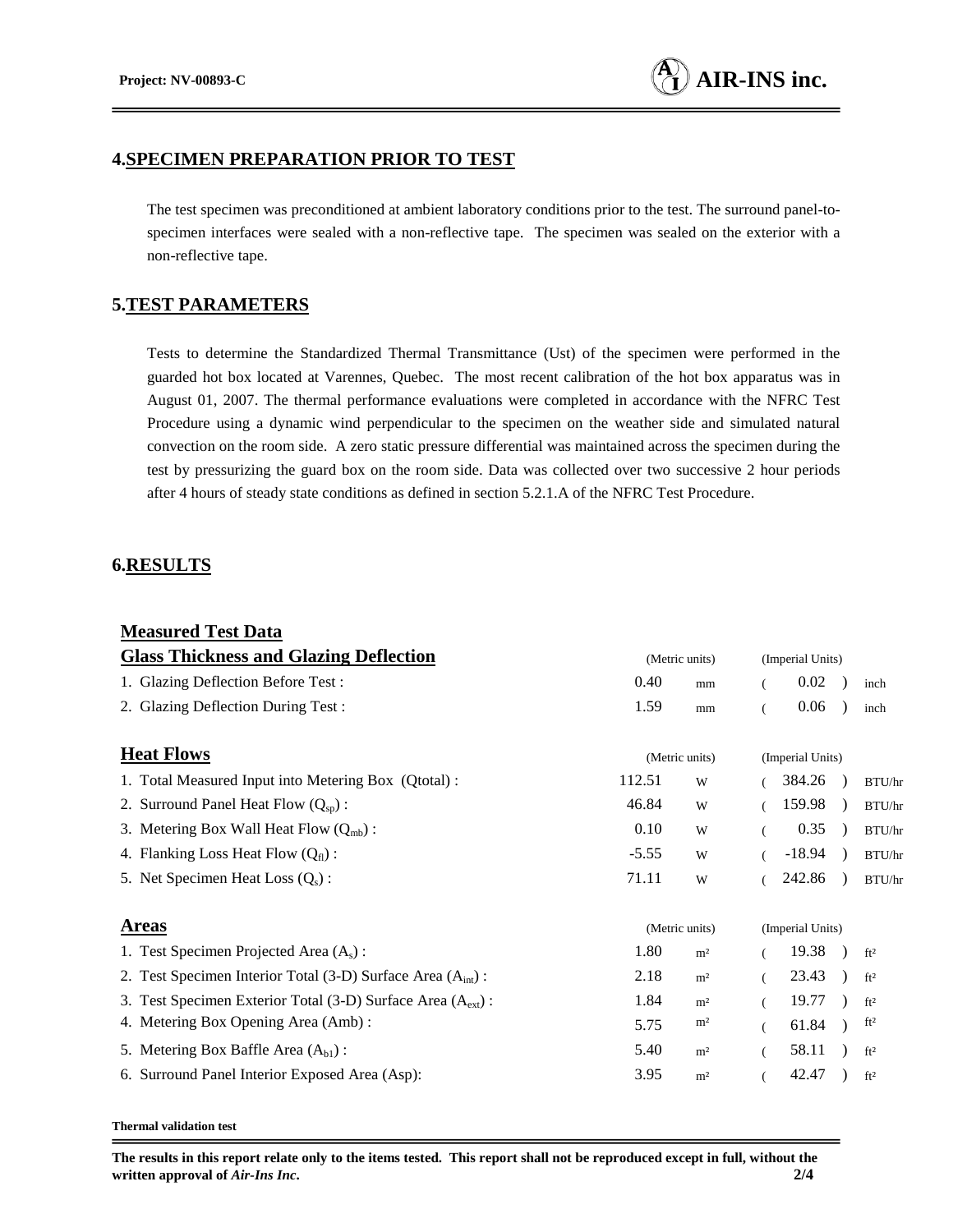

| <b>Test Conditions</b>                                                     | (Metric units)               |                            | (Imperial Units)     |                  |               |                                                  |
|----------------------------------------------------------------------------|------------------------------|----------------------------|----------------------|------------------|---------------|--------------------------------------------------|
| 1. Average Metering Room Air Temperature :                                 | 21.03                        | $\rm ^{\circ}C$            |                      | 69.85            | $\lambda$     | $\mathrm{^{\circ}F}$                             |
| 2. Average Cold Side Air Temperature :                                     | $-17.94$                     | $\rm ^{\circ}C$            | €                    | $-0.29$          | $\lambda$     | $\rm ^{\circ}F$                                  |
| 3. Average Guard/Environmental Air Temperature :                           | 21.61                        | $\rm ^{\circ}C$            | $\overline{(\ }$     | 70.91            |               | $\mathrm{^{\circ}F}$                             |
| 4. Metering Room Maximum Relative Humidity:                                | 12.68                        | $\%$                       | $\left($             | 12.68            | $\lambda$     | %                                                |
| 5. Measured Cold Side Wind Velocity:                                       | 14.66                        | km/h                       | $\left($             | 9.11             | $\rightarrow$ | mph                                              |
| 6. Measured Metering Side Wind Velocity:                                   | 2.00                         | km/h                       | $\left($             | 1.24             |               | mph                                              |
| 7. Measured Maximum Static Pressure Difference Across Specimen :           | 3.49                         | Pa                         | $\overline{(\ }$     | $0.07\,$         |               | psf                                              |
| <b>Surface Temperature Data</b>                                            |                              | (Metric units)             |                      | (Imperial Units) |               |                                                  |
| 1. Area-Weighted Surround Panel Warm Side Surface Temperature:             | 19.95                        | $\rm ^{\circ}C$            |                      | 67.90            |               | $\mathrm{^{\circ}F}$                             |
| 2. Area-Weighted Surround Panel Cold Side Surface Temperature :            | $-17.23$                     | $^{\circ} \text{C}$        | $\overline{(\cdot)}$ | 0.99             |               | $\rm ^{\circ}F$                                  |
| <b>Results</b>                                                             |                              | (Metric units)             |                      | (Imperial Units) |               |                                                  |
| 1. Thermal Transmittance of Test Specimen $(U_s)$ :                        | 1.01                         | W/(m <sup>2</sup> C)       | (                    | 0.18             |               | BTU/(hrft <sup>2</sup> °F)                       |
| 2. Standardized Thermal Transmittance of Test Specimen (U <sub>st</sub> ): | 0.99                         | W/(m <sup>2</sup> C)       | $\left($             | 0.17             |               | BTU/(hrft <sup>2</sup> °F)                       |
| <b>Calculated Test Data,</b>                                               |                              |                            |                      |                  |               |                                                  |
| <b>Method B (Equivalent CTS Method):</b>                                   |                              | (Metric units)             |                      | (Imperial Units) |               |                                                  |
| 1. Emittance of Glass $(e_1)$ :                                            | 0.84                         |                            |                      | 0.84             |               |                                                  |
| 2. Warm Side Baffle Emittance $(e_{b1})$ :                                 | 0.91                         |                            |                      | 0.91             |               |                                                  |
| 3. Equivalent Warm Side Surface Temperature:                               | 16.07                        | $\rm ^{\circ}C$            | $\left($             | 60.93            | $\lambda$     | $\mathrm{^{\circ}F}$                             |
| 4. Equivalent Weather Side Surface Temperature:                            | $-16.58$                     | $\rm ^{\circ}C$            | $\left($             | 2.16             |               | $\mathrm{^{\circ}F}$                             |
| 5. Warm Side Baffle Surface Temperature:                                   | 20.84                        | $^{\circ} \text{C}$        | $\left($             | 69.51            | $\lambda$     | $\rm ^{\circ}F$                                  |
| 6. Measured Warm Side Surface Conductance $(hI)$ :                         | 7.97                         | W/(m <sup>2</sup> C)       | $\left($             | 1.40             | $\rightarrow$ | BTU/(hrft <sup>2</sup> °F)                       |
| 7. Measured Weather Side Surface Conductance $(h_{II})$ :                  | 29.06                        | W/(m <sup>2</sup> C)       | $\left($             | 5.12             |               | BTU / (hrft <sup>2</sup> F)                      |
| 8. Test Specimen Thermal Conductance $(C_s)$ :                             | 1.21                         | W/(m <sup>2</sup> C)<br>W/ | $\left($             | 0.21             | $\rightarrow$ | $\mathrm{BTU}/(\mathrm{hrft^{2\circ}F})$<br>BTU/ |
| 9. Convection Coefficient (K):                                             | 1.61                         | $(m^2C^{1,25})$            | $\overline{(\ }$     | 0.28             |               | $(hrft^{2\circ}F^{1,25})$                        |
| 10. Radiative Test Specimen Heat Flow $(Q_{r1})$ :                         | 45.24                        | W                          |                      | 154.51           |               | BTU/hr                                           |
| 11. Conductive Test Specimen Heat Flow $(Q_{c1})$ :                        | 25.87                        | W                          |                      | 88.35            |               | BTU/hr                                           |
| 12. Radiative Heat Flux of Test Specimen $(q_{r1})$ :                      | 25.13                        | W/m <sup>2</sup>           | $\left($             | 7.97             |               | BTU/(hr ft <sup>2</sup> )                        |
| 13. Convective Heat Flux of Test Specimen $(q_{c1})$ :                     | 14.37                        | W/m <sup>2</sup>           | $\left($             | 4.56             |               | BTU/(hrft <sup>2</sup> )                         |
| 14. Standardized Warm Side Surface Conductance $(h_{st})$ :                | 6.70                         | W/(m <sup>2</sup> C)       | $\left($             | 1.18             |               | BTU/(hrft <sup>2</sup> °F)                       |
| 15. Standardized Cold Side Surface Conductance (h <sub>stII</sub> ) :      | 30.00                        | W/(m <sup>2</sup> C)       | (                    | 5.28             |               | BTU/(hrft <sup>2o</sup> F)                       |
| 16. Standardized Thermal Transmittance $(U_{st})$ :                        | 0.99                         | W/(m <sup>2</sup> C)       | $\overline{(\ }$     | 0.17             |               | BTU/(hrft <sup>2</sup> °F)                       |
| <b>Test Duration</b>                                                       |                              |                            |                      |                  |               |                                                  |
| 1. The environmental systems were started at :                             |                              | 21:45 on 2007-09-23        |                      |                  |               |                                                  |
| 2. The test parameters were considered stable for                          |                              |                            |                      |                  |               |                                                  |
| two consecutive two hour test periods from:                                | 7:30 to 11:30 on 2007-09-24  |                            |                      |                  |               |                                                  |
| 3. The thermal performance test results were derived from:                 | 13:30 to 15:30 on 2007-09-24 |                            |                      |                  |               |                                                  |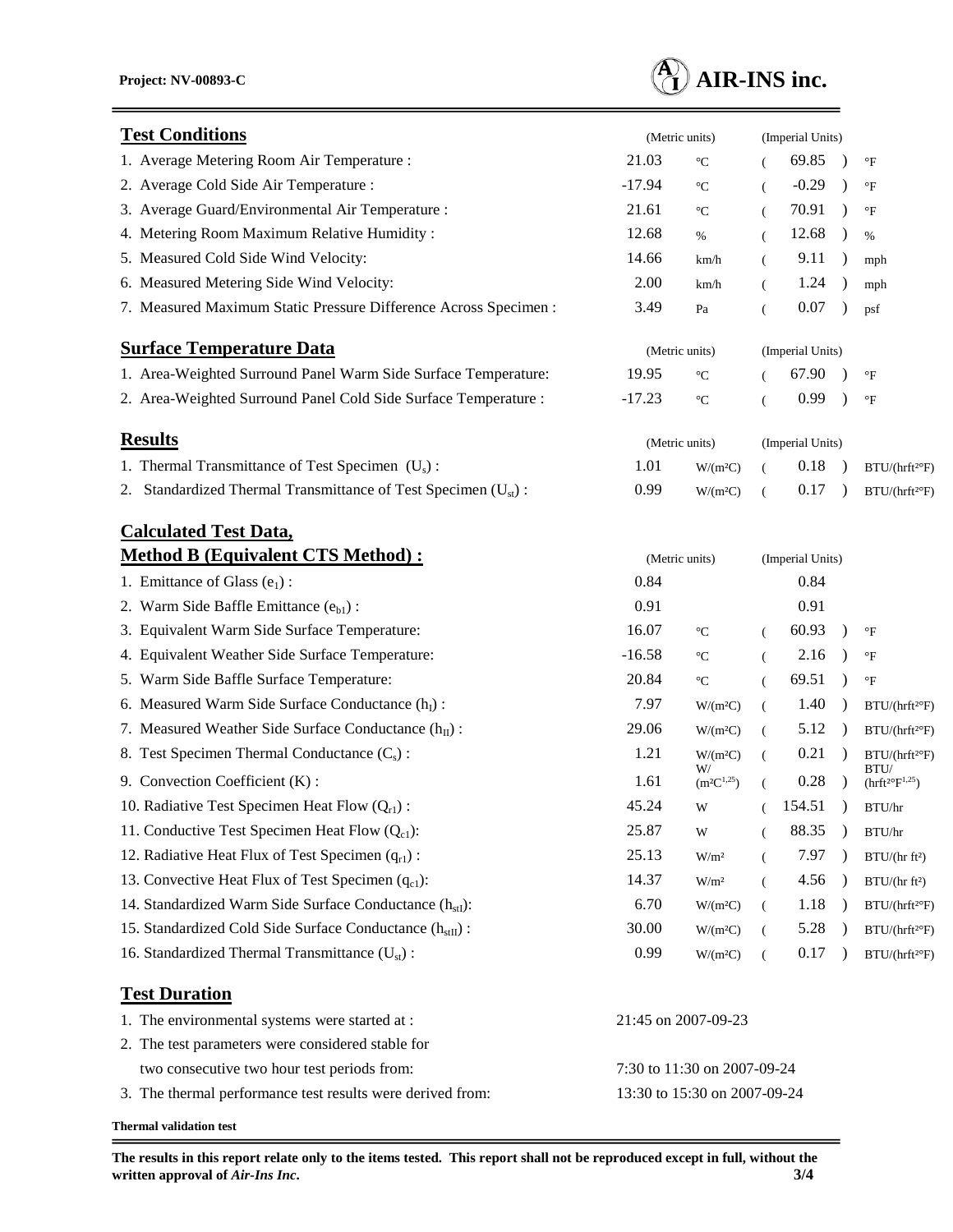

This test method does not include procedures to determine the heat flow due to either air movement through the specimen or solar radiation effects. As a consequence, the thermal transmittance results obtained do not reflect performances which may be expected from field installations due to not accounting for solar radiation, air leakage effects, and the thermal bridge effects that may occur due to the specific design and construction of the fenestration system opening. Therefore, it should be recognized that the thermal transmittance results obtained from this test method are for ideal laboratory conditions and should only be used for fenestration product comparisons and as input to thermal performance analyses which also include solar, air leakage, and thermal bridge effects.

Detailed drawings were available for laboratory records and compared to the test specimen at the time of this report. A copy of this report along with representative sections of the test specimen will be retained by Air-Ins Inc. for a period of four (4) years. The results obtained apply only to the specimen tested. Testing described in this report was conducted in full compliance with NFRC requirements.

Appendix A of this report includes drawings and information of the product.

Jac Jest Mc Mah

**Dave Deshaies McMahon** 

**\_\_\_\_\_\_\_\_\_\_\_\_\_\_\_\_\_\_\_\_\_\_\_\_\_\_\_\_\_\_**

**Gilbert Riopel,** B.Sc. Program Director Person-in-Responsible Charge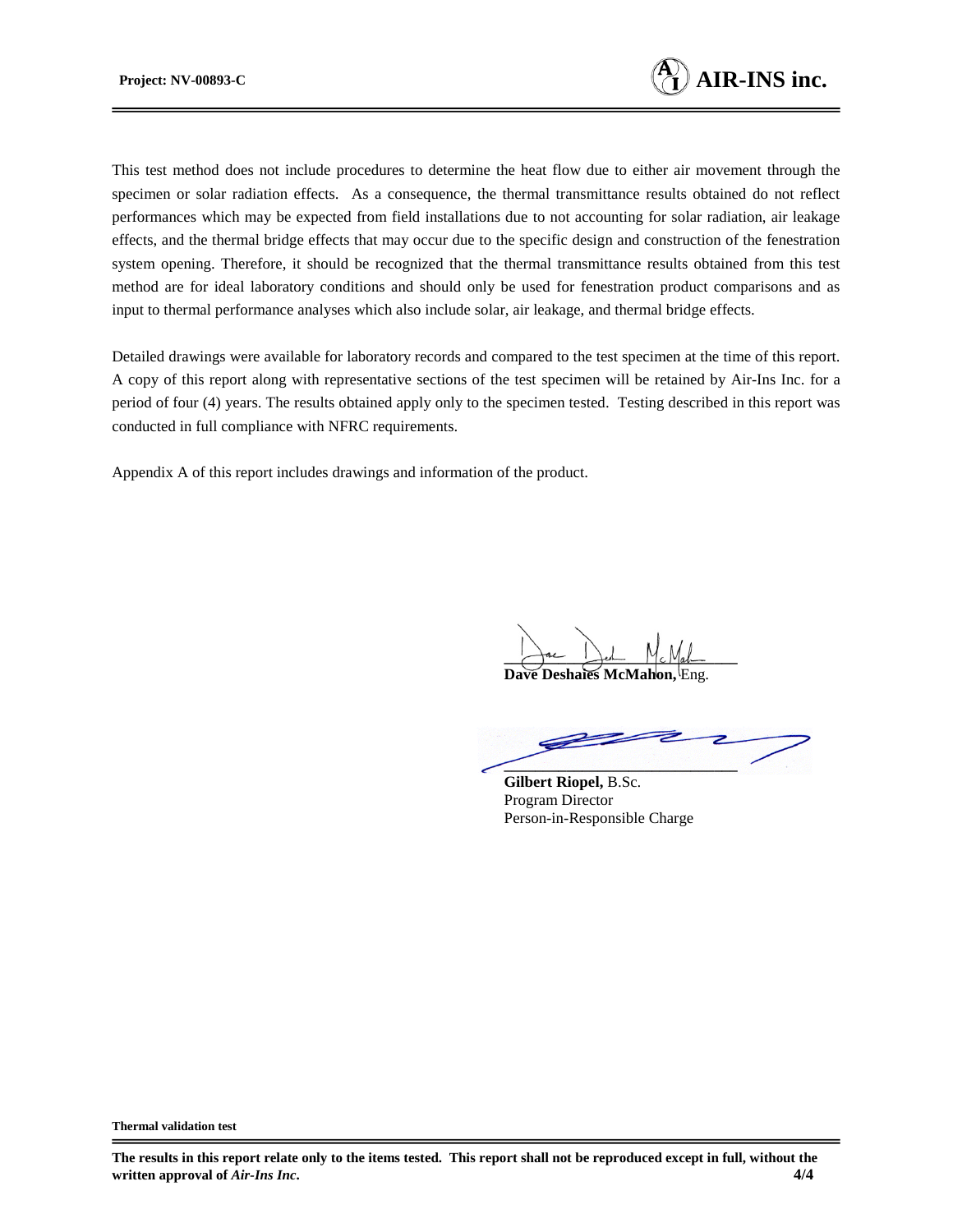

#### **APPENDIX A: DRAWINGS AND PRODUCT INFORMATIONS**

**The results in this report relate only to the items tested. This report shall not be reproduced except in full, without the written approval of** *Air-Ins Inc***.**